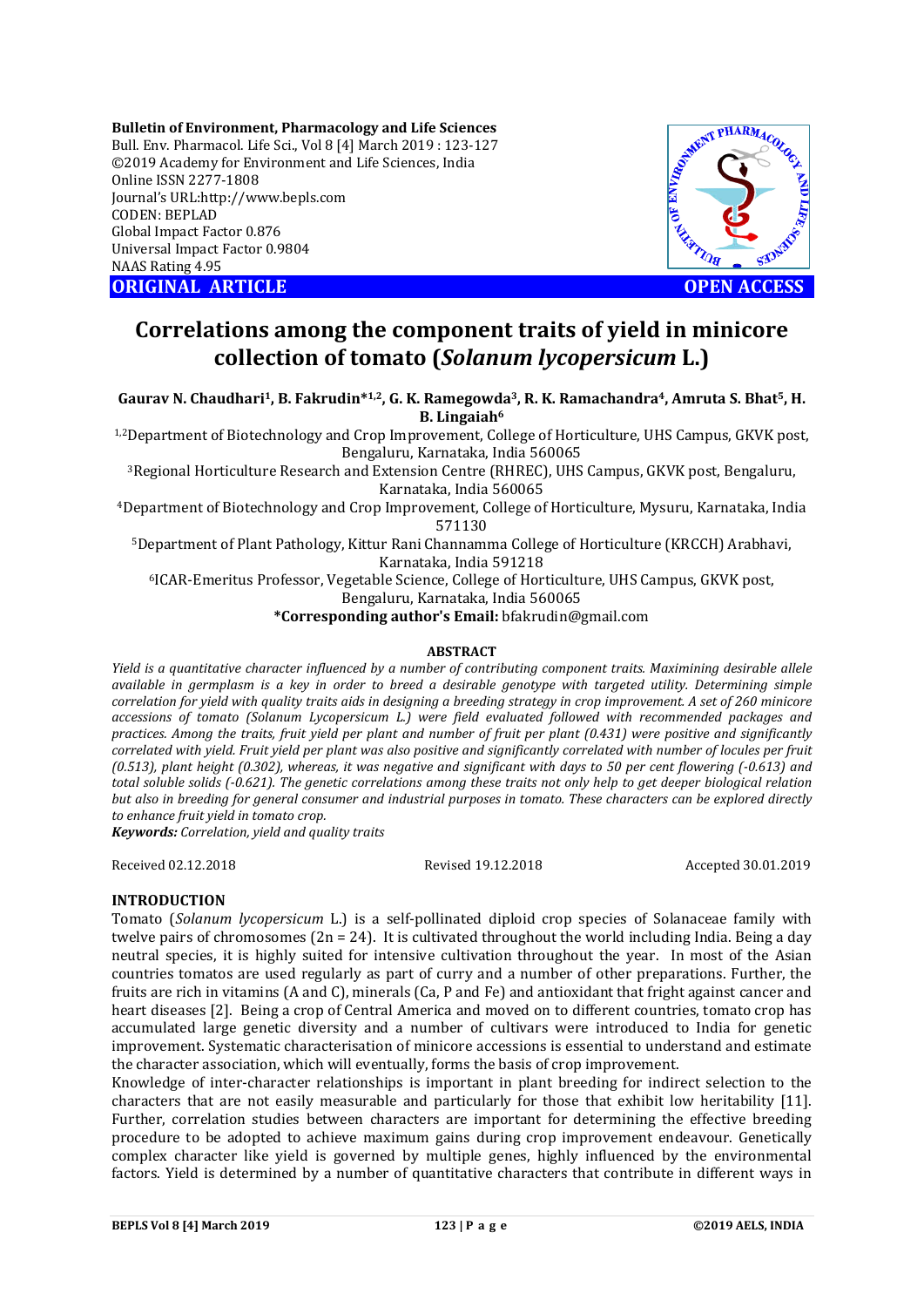tomato [5]. A chain of linear and non-linear associations among yield components have been documents in tomato [1, 8]. In order to increase the genetic yield potential, maximum utilization of the desirable alleles for synthesizing of new genotypes is required. Understanding the nature of relationships among the components can augment selection of new genotypes among the segregating populations. This helps to choose desirable genotypes so that elite types with increase in yield through inter related characters. Information on such aspect across genetic pool such as cultivars, elite lines, minicore accessions and landraces of tomato would help to consolidate the trait-trait relationships and their further utilisation in crop improvement through appropriate plant breeding method. Degree of association between the various characters and direct and indirect effects of characters contributing to total fruit yield are of paramount significance in formulator appropriate breeding strategy. In this paper we present interrelationship among various component traits of fruit yield in a set of 260 minicore accessions of tomato.

## **MATERIAL AND METHODS**

A set of 260 constituting minicore accessions was evaluated in an Augmented Block Design (ABD) with three checks repeated. The list of minicore accessions used in study presented in Table 1. The twenty one day old seedlings were transplanted from nursery to the field keeping the plant-to-plant and row-to-row distances of 45 and 60 cm, respectively. Recommended package of practices for tomato were followed although the experimental period including plant protection practices. The observations were recorded on randomly selected ten plants per entry following the methodology described in tomato descriptor. Traits related to growth, yield and quality parameters on each accession were recorded. Simple correlation coefficient was computed following standard procedure [10]. The observation was recorded for following traits *viz.,* plant height (cm), number of branches per plant, number of fruits per plant, number of locules per fruit, average fruit weight (g), days to 50 per cent flowering, total soluble solids  $(B<sup>0</sup>)$ , test seed weight  $(g)$  and total yield per plant  $(kg)$ .

# **RESULT AND DISCUSSION**

The simple correlation between fruit yield, its contributing characters and combined effect of several component characters and environment was worked out. Results of correlation analysis of yield components are presented in Table 2. Simple correlation studies provided information on the nature and extent of association between two pairs of characters studied. A positive correlation occurs due to coupling phase of linkage between characters and negative correlation arises due to repulsion phase of linkage of genes controlling different traits [6]. No correlation indicates that genes concerned are located far apart on the same chromosome or they are located on different chromosomes.

The correlation coefficient analysis for yield and yield components showed that the two fruit yield parameter such as fruit yield per plant and number of fruit per plant (0.431) was positive and significant. The similar findings were reported [1]. The yield contributing trait such as fruit yield per plant is also positive significantly correlated with plant height (0.302) and number of locules per fruit (0.513) whereas, it is negative significantly correlated with days to 50 per cent flowering (-0.613) and total soluble solids (-0.621). These results are in conformity with the findings [3]. This phenomenon also can be explained in a way that total fluctuations in yield are governed principally by changes in one or more components. However, number of fruit per plant is also positive significantly correlated with number of branches per plant (0.209), number of locules per fruit (0.267). The results are in accordance [11]. Therefore, these characters can be explored directly to enhance fruit yield in tomato through appropriate breeding strategy.

Days taken to 50 per cent flowering exhibited negative significant correlation with total soluble solids (- 0.435), total yield per plant (-0.613) and plant height (-0.205). The same results were observed [4]. Plant height at maturity stage is positively significant correlated with number of branches per plant (0.369), total soluble solids (-0.223) and total yield per plant (0.302). The plant height at maturity stage is positively correlated with fruit yield per plant [7], and number of fruit per plant [12]. In the present study, number of branches per plant showed positively significant correlated with number of fruit per plant (0.209). A total soluble solid is positively correlated with plant height (0.223). In situations where any two characters exhibiting genetic correlation, it is possible to achieve a gain in one of them through indirect selection of the other trait. Particularly it is advantageous if high economic value but has low heritability, when compared to the associated trait. Hence, selection could be based on either the character having high heritability or the one that is more easily measurable [13].

Some parameters are negatively correlated such as fruit yield per plant is significant negatively correlated with days to 50 per cent flowering (- 0.613) and total soluble solids (- 0.621). The character like test seed weight negatively correlated with plant height (-0.357), total soluble solids negatively correlated with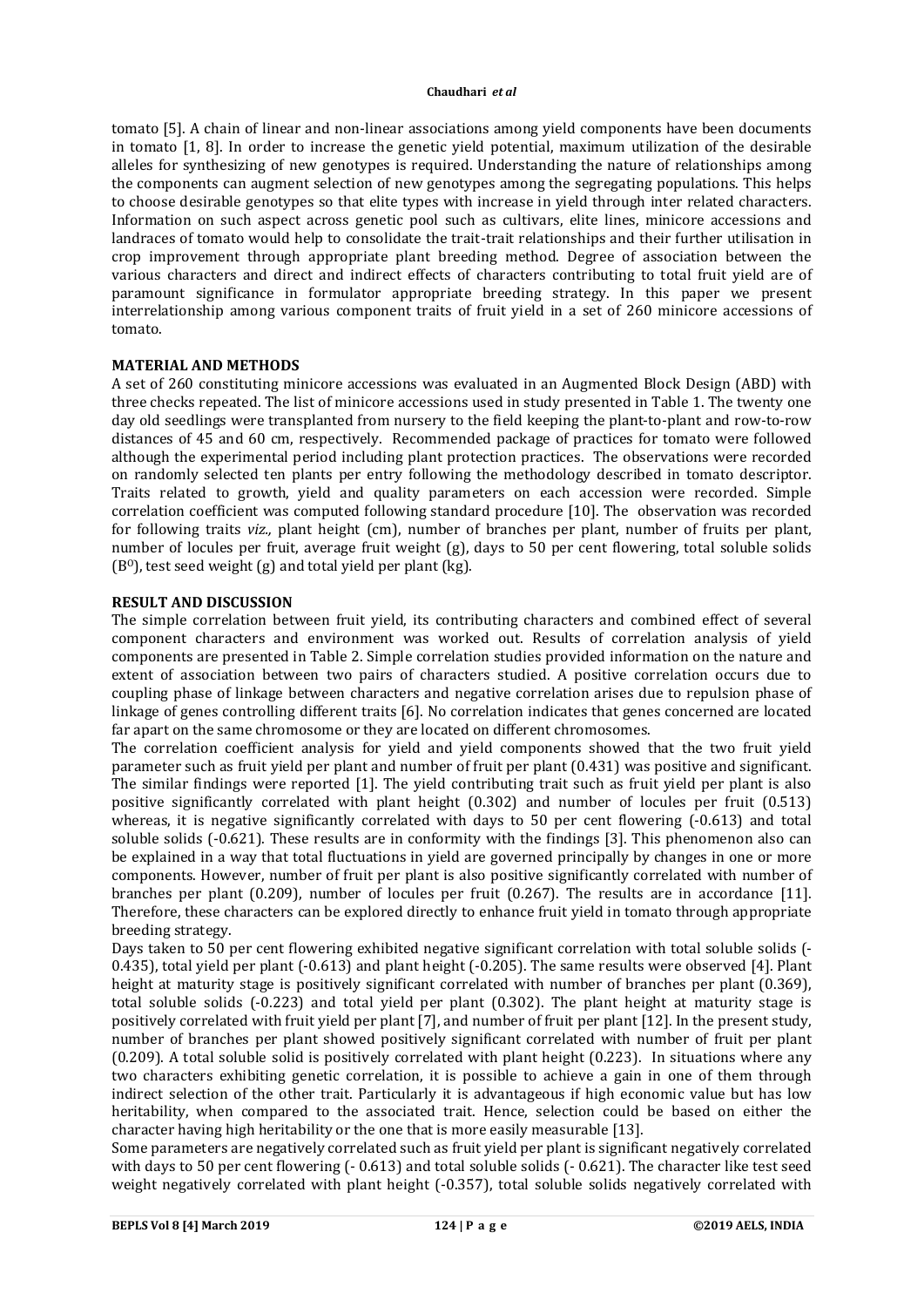number of locules per fruit (-0.473) and day to 50 per cent flowering (-0.435). With respective to, day to 50 per cent flowering with plant height (-0.205), average fruit weight with number of branches per plant (-0.359) and number of locules per plant with plant height (-0.493) association were recorded. Negatively correlated traits also play an important role in tomato breeding programme [9]. Negative association between any traits means that an increase in one trait attributes results in decrease in attributes of another trait. Analysis of the other correlations involving such traits helps to further deeper understanding their architecture in the germplasm. In order to improve these kinds of the approach has to be though out carefully.

| Sl. No          | <b>Accessions</b>            | Sl. No          | <b>Accessions</b>  | Sl. No | <b>Accessions</b> |  |
|-----------------|------------------------------|-----------------|--------------------|--------|-------------------|--|
| 1               | Ageta-32                     | 41              | DVRT-1             | 81     | ECs-538439        |  |
| $\overline{2}$  | Angoorlata                   | 42              | DVRT-2             | 82     | ECs-538440        |  |
| 3               | ArkaAbha                     | 43              | $ECs-4-3$          | 83     | ECs-538441        |  |
| $\overline{4}$  | Arka Alok                    | 44              | ECs-2791           | 84     | ECs-538455        |  |
| $\overline{5}$  | ArkaMeghalli                 | 45              | ECs-13904          | 85     | ECs-552141        |  |
| $\overline{6}$  | ArkaVikas                    | 46              | ECs-317-6-1        | 86     | ECs-560340        |  |
| $\overline{7}$  | Avinash-2-2-1                | 47              | ECs-273966         | 87     | ECs-570028        |  |
| 8               | Azad T-2                     | 48              | ECs-381263         | 88     | ECs-605694        |  |
| 9               | Azad T-5                     | 49              | ECs-381554         | 89     | ECs-605695        |  |
| 10              | Improved B-4-1               | 50              | ECs-501574         | 90     | ECs-605696        |  |
| 11              | Improved B-7-2               | 51              | ECs-501575         | 91     | ECs-620362        |  |
| 12              | Bhillai                      | 52              | ECs-501576         | 92     | ECs-620366        |  |
| 13              | Improved BL-1208             | $\overline{53}$ | ECs-501577         | 93     | ECs-620370        |  |
| 14              | Improved BTH-9 M             | 54              | ECs-501580         | 94     | ECs-620373        |  |
| $\overline{15}$ | Improved C-1-4               | $\overline{55}$ | ECs-501582         | 95     | ECs-620374        |  |
| 16              | Improved C-3-2               | 56              | ECs-501583         | 96     | ECs-620375        |  |
| 17              | Improved C-4-1               | 57              | ECs-519730         | 97     | ECs-620383        |  |
| 18              | Improved C-8-1               | 58              | ECs-520046         | 98     | ECs-620386        |  |
| 19              | Improved C-9-2               | 59              | ECs-520059         | 99     | ECs-620398        |  |
| 20              | Improved C-10-2              | 60              | ECs-520061         | 100    | ECs-620401        |  |
| 21              | Improved C-11-1              | 61              | ECs-520071         | 101    | ECs-620403        |  |
| 22              | Improved C-11-2              | 62              | ECs-520074         | 102    | ECs-620406        |  |
| Sl. No          | <b>Accessions</b>            | Sl. No          | <b>Accessions</b>  | Sl. No | <b>Accessions</b> |  |
| $\overline{23}$ | Improved $\overline{C-11-3}$ | 63              | ECs-520075         | 103    | ECs-620409        |  |
| $\overline{24}$ | Improved C-20-1              | 64              | ECs-520078         | 104    | ECs-620410        |  |
| 25              | Improved C-20-2              | 65              | ECs-521039         | 105    | ECs-620411        |  |
| 26              | Improved C-26-1              | 66              | ECs-521056         | 106    | ECs-620413        |  |
| 27              | Improved CHRT-4              | 67              | ECs-521078         | 107    | ECs-620419        |  |
| 28              | Improved CH-155              | 68              | ECs-526139         | 108    | ECs-620421        |  |
| 29              | Co-3 Local                   | 69              | ECs-528372         | 109    | ECs-620438        |  |
| 30              | CLN-2026 Local               | 70              | ECs-528374         | 110    | ECs-620444        |  |
| 31              | CLN-2116 Local               | $\overline{71}$ | ECs-529080         | 111    | ECs-620446        |  |
| 32              | CLN-1621 Local               | 72              | ECs-529083         | 112    | ECs-620455        |  |
| 33              | CLN-2366 Local               | 73              | ECs-538138         | 113    | ECs-620456        |  |
| 34              | D-1-1 Local                  | 74              | ECs-538155         | 114    | ECs-620464        |  |
| 35              | D-2-2-1 Local                | 75              | ECs-538380         | 115    | ECs-620469        |  |
| 36              | D-3-2 Local                  | 76              | ECs-538404         | 116    | ECs-620470        |  |
| 37              | D-5-1 Local                  | 77              | ECs-538405         | 117    | ECs-620474        |  |
| 38              | DARL-66                      | 78              | ECs-538408         | 118    | ECs-620476        |  |
| 39              | Dhrubya                      | 79              | ECs-538419         | 119    | ECs-620480        |  |
| 40              | DT-10 Local                  | 80              | ECs-538423         | 120    | ECs-620486        |  |
| 121             | ECs-620500                   | 161             | H-88-78-5          | 201    | NDT-1             |  |
| 122             | ECs-620502                   | 162             | Hawai              | 202    | NDT-8             |  |
| 123             | ECs-620514                   | 163             | Hisar Anmol        | 203    | NDT-4             |  |
| 124             | ECs-620519                   | 164             | Hisar Arun (Sel-7) | 204    | NDTVR-60          |  |

**Table 1: List of minicore accessions used in the present study**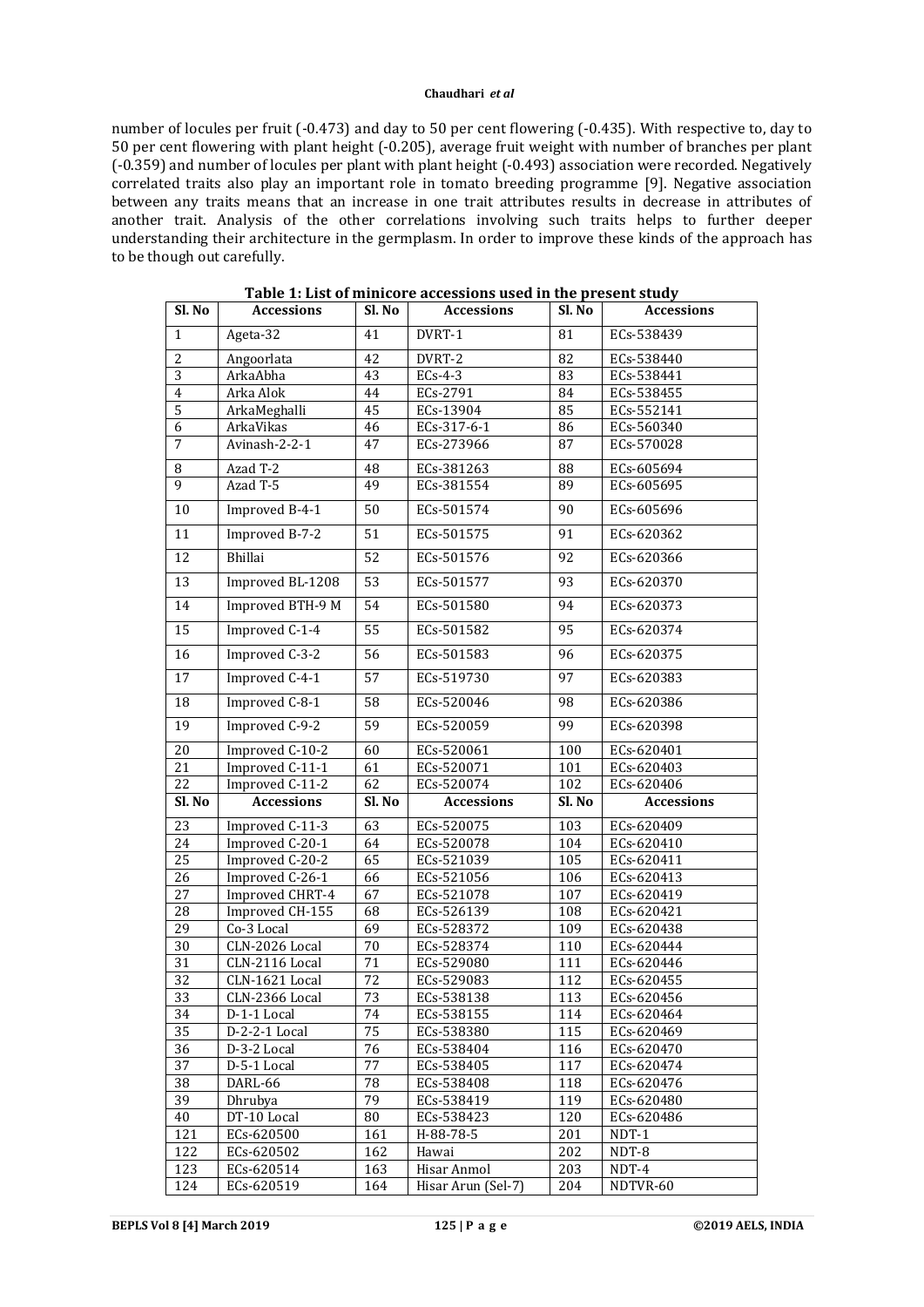| 125              | ECs-620530        | 165              | 205<br>Hisar Lalit |                             | NDTVR-73                 |  |
|------------------|-------------------|------------------|--------------------|-----------------------------|--------------------------|--|
| Sl. No           | <b>Accessions</b> | Sl. No           | <b>Accessions</b>  | Sl. No                      | <b>Accessions</b>        |  |
| $\overline{126}$ | ECs-620533        | 166              | Improved I-4-4     | 206                         | NF37SB-8                 |  |
| $\overline{127}$ | ECs-620540        | 167              | Improved IC-373378 | 207                         | Palam Pink               |  |
| $\overline{128}$ | ECs-620556        | 168              | Improved IC-427766 | 208                         | Pant T-3                 |  |
| 129              | ECs-620568        | 169              | Improved IC-447708 | 209                         | Pant T-5                 |  |
| 130              | ECs-620575        | 170              | Improved IC-469626 | 210                         | Parul                    |  |
| 131              | ECs-620598        | 171              | $IIHR-01$          | 211                         | Pb-Chhuhara              |  |
| 132              | ECs-625644        | 172              | <b>IIHR-2202</b>   | 212                         | Pb.Upma                  |  |
| 133              | ECs-625645        | 173              | <b>INDAM-2102</b>  | $\overline{213}$            | Persia Bed               |  |
| 134              | ECs-625651        | 174              | <b>INDAM-2103</b>  | $\overline{214}$            | PDT-3-1 Local            |  |
| 135              | ECs-625652        | 175              | INDAM-2103-1       | $\overline{215}$            | PDVT-14                  |  |
| 136              | ECs-625660        | 176              | INDAM-2103-1-1     | 216                         | PKM-1                    |  |
| 137              | ECs-6202041       | 177              | INDAM-2103-4       | $\overline{217}$            | $PS-1$                   |  |
| 138              | Improved F-5020   | 178              | INDAM-2103-6       | 218                         | Prestige                 |  |
| 139              | Improved F-6022   | 179              | INDAM-2103-6-1     | 219                         | Pusa Gaurav              |  |
| 140              | Improved F-6050-1 | 180              | INDAM-2103-6-4     | 220                         | Pusa Ruby                |  |
| $\overline{141}$ | Improved F-6059   | 181              | Jawahar-99         | $\overline{221}$            | Pusa-120                 |  |
| 142              | Improved F-7012   | $\overline{182}$ | Kashi Hemant       | 222                         | Punjab Barkha Bahar-2    |  |
| 143              | Improved F-7025   | 183              | Kashi Sharad       | 223                         | Pusa Hybrid-2            |  |
| 144              | Improved F-7028   | 184              | Kashi Vishesh      | 224                         | Roma                     |  |
| 145              | Improved F-6009   | 185              | Kashi Amrit        | 225                         | Sanjeevani               |  |
| 146              | Improved FEB.-02  | 186              | Kashi Anupam       | 226                         | Sankranti                |  |
| 147              | Improved FEB.-04  | 187              | Kajla              | 227                         | $Sel-18$                 |  |
| Sl. No           | <b>Accessions</b> |                  |                    | <b>Accessions</b><br>Sl. No |                          |  |
|                  |                   | Sl. No           |                    |                             | <b>Accessions</b>        |  |
| $\overline{148}$ | Improved FLA-7171 | 188              | Kalyanpur Type-1   | 228                         | Sioux                    |  |
| 149              | Improved FLA-7421 | 189              | Kashmiriya         | 229                         | Solan Gola               |  |
| 150              | Flora-dade        | 190              | LA-3772 Local      | 230                         | SolanVajr                |  |
| 151              | G-4-5 Local       | 191              | LA-3957 Local      | 231                         | Sun-Cherry               |  |
| 152              | G-5-4 Local       | 192              | LA-3997 Local      | 232                         | Swarna Naveen            |  |
| 153              | G-6-3 Local       | 193              | M-1-4 Local        | 233                         | Swarna Vaibhav           |  |
| 154              | GT-1 Local        | 194              | M-3-2 Local        | 234                         | TLBR-6                   |  |
| 155              | GT-2 Local        | 195              | Mukthi             | 235                         | TLH-17 Local             |  |
| 156              | GT-3 Local        | 196              | Money Maker        | 236                         | TLH-27 Local             |  |
| 157              | H-88-78-1         | 197              | Monte Favet        | 237                         | TLH-30 Local             |  |
| 158              | H-88-78-2         | 198              | N-2-2 Local        | 238                         | <b>Tripura Local</b>     |  |
| 159              | H-88-78-3         | 199              | N-2-3 Local        | 239                         | UtkalPragyan             |  |
| 160              | H-88-78-4         | 200              | Nandi              | $\overline{240}$            | Utkal Raja               |  |
| 241              | VRT-32-1          | 247              | 97/384 Local       | 253                         | Switzerland              |  |
| $\overline{242}$ | <b>VRT-101A</b>   | $\overline{248}$ | 97/753 Local       | 254                         | Utkal Urvashi            |  |
| 243              | WIR-3957          | 249              | 97/754 (Kewalo)    | 255                         | WIR-13717                |  |
| 244              | WIR-5032          | 250              | 15 SB              | 256                         | Pallavi                  |  |
| $\overline{245}$ | WIR-13706         | 251              | Rio Grande         | 257                         | Punjab Keshri            |  |
| 246<br>259       | WIR-13708         | 252              | S.Lalima           | 258                         | $\overline{V}$ . Pragyan |  |

**Table 2: Correlation co-efficient for yield component and quality traits during in minicore accessions**

| <b>Traits</b>  | $\mathbf{X}_1$ | X <sub>2</sub> | $X_3$    | X <sub>4</sub> | X5         | X <sub>6</sub> | $X_7$      | Xя         | X <sub>9</sub> |
|----------------|----------------|----------------|----------|----------------|------------|----------------|------------|------------|----------------|
| $X_1$          |                | $0.369**$      | 0.181    | $-493**$       | 0.183      | $-0.205*$      | $0.223*$   | $-0.357**$ | $0.302*$       |
| X <sub>2</sub> |                |                | $0.209*$ | 0.203          | $-0.359**$ | 0.183          | $-0.127$   | 0.112      | 0.213          |
| $X_3$          |                |                |          | $0.267*$       | $-0.183$   | 0.191          | $-0.127$   | $-0.163$   | $0.431**$      |
| $X_4$          |                |                |          |                | 0.173      | 0.197          | $-0.473**$ | 0.163      | $0.513**$      |
| X <sub>5</sub> |                |                |          |                |            | $0.215*$       | $-0.191$   | 0.193      | 0.195          |
| $X_6$          |                |                |          |                |            |                | $-0.435**$ | $-0.189$   | $-0.613**$     |
| X <sub>7</sub> |                |                |          |                |            |                |            | $-0.167$   | $-0.621**$     |
| $X_8$          |                |                |          |                |            |                |            |            | 0.173          |
| X <sub>9</sub> |                |                |          |                |            |                |            |            |                |

 $X_1:$  Plant height (cm);  $X_2:$  Number of branches per plant ;  $X_3:$  Number of fruits per plant;  $X_4:$  Number of locules per fruit;  $X_5$ : Average fruit weight (g);  $X_6$ : Days to 50 % flowering;  $X_7$ : Total soluble solids (B<sup>o</sup>)  $X_8$ : Test seed weight (g);  $X_9$ : Total yield per plant (kg)